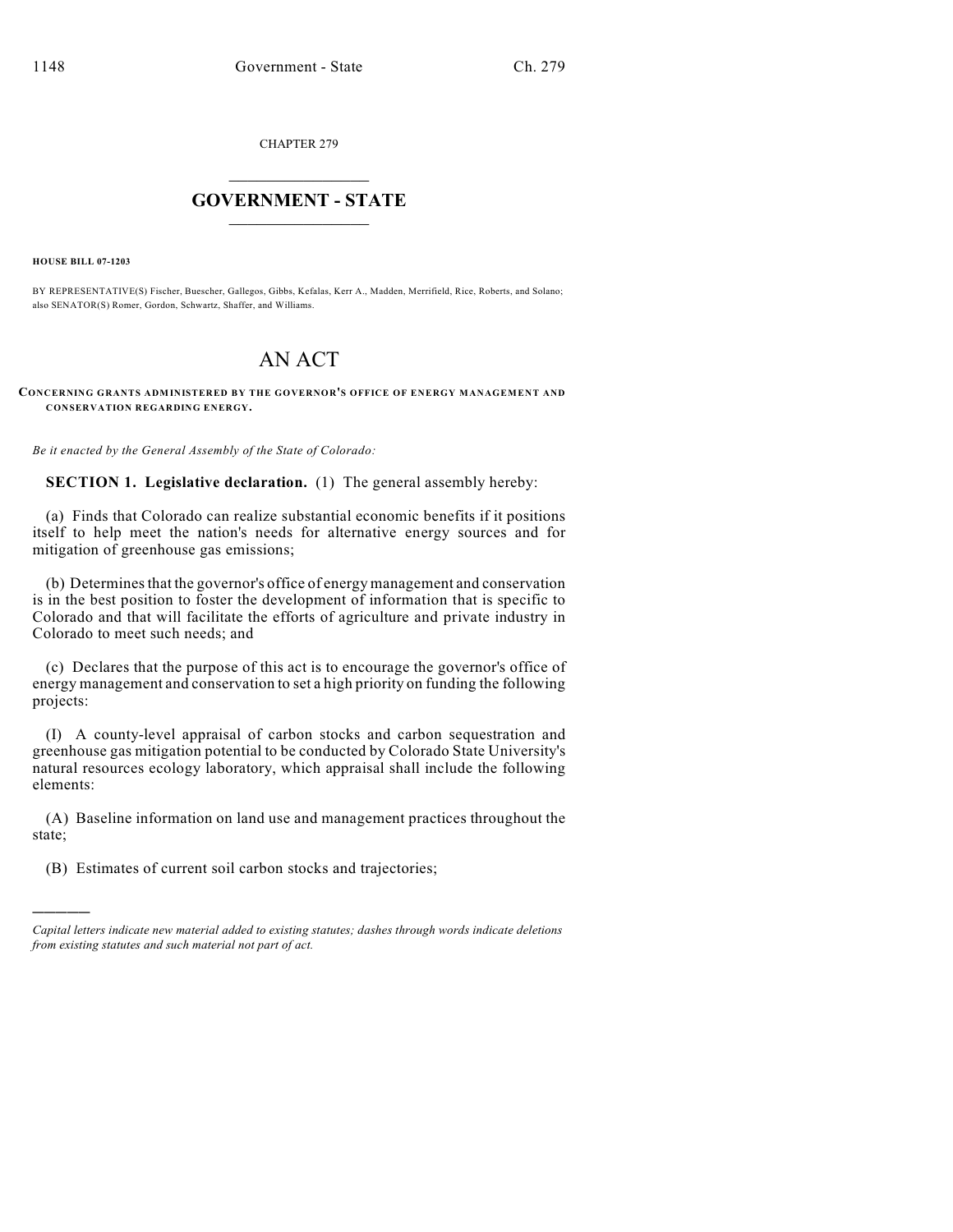(C) Assessments of the potential for carbon sequestration and agricultural bioenergy production in the state. For purposes of this sub-subparagraph (C), "agricultural bioenergy production" means the agricultural production of grain or biomass that is to be used to generate electricity or heat for agricultural, municipal, or industrial use or that is to be converted into diesel, ethanol, hydrogen gas, or other fuels for energy production or transportation.

(D) Development of county-level carbon sequestration databases;

(E) Use, if doing so is most cost-efficient, the map of existing generation and transmission lines and potential renewable resource generation development areas within Colorado generated pursuant to section 40-4-116, Colorado Revised Statutes; and

(F) Development of a decision support tool for farm use; and

(II) A Colorado energy profile to be conducted by the school of law of the University of Colorado that provides up-to-date and comprehensive statistics, data, and policy-neutral analysis concerning Colorado's current and projected future energy resources, including the following elements:

(A) Detailed baseline information on the supply, production, generation, transmission, and consumption of energy throughout the state, including residential, commercial, industrial, transportation, and electricity sectors;

(B) Statistical information concerning the import and export of primary and secondary energy resources throughout the state; energy savings currently achieved as a result of energy conservation and energy efficiency measures in the residential, commercial, industrial, transportation, and electricity sectors; and the current status of Colorado's energy infrastructure, including refineries, electric generation facilities, and electric transmission lines;

(C) Statistical information and other relevant data concerning emissions and other forms of pollution caused by extracting, processing, transporting, and consuming energy throughout the state;

(D) Detailed pricing information as it relates to the production and consumption of energy in the residential, commercial, industrial, transportation, and electricity sectors, including information on energy produced from fossil fuels, renewable resources, or both;

(E) Identification and analysis of any informational gaps, quality issues, or other concerns that may exist with respect to information available on the supply, production, generation, transmission, distribution, and consumption of energy throughout the state;

(F) Development and analysis of potential future scenarios regarding the supply and demand of renewable energy throughout the state; and

(G) Creation of an on-line, searchable, and public database of information